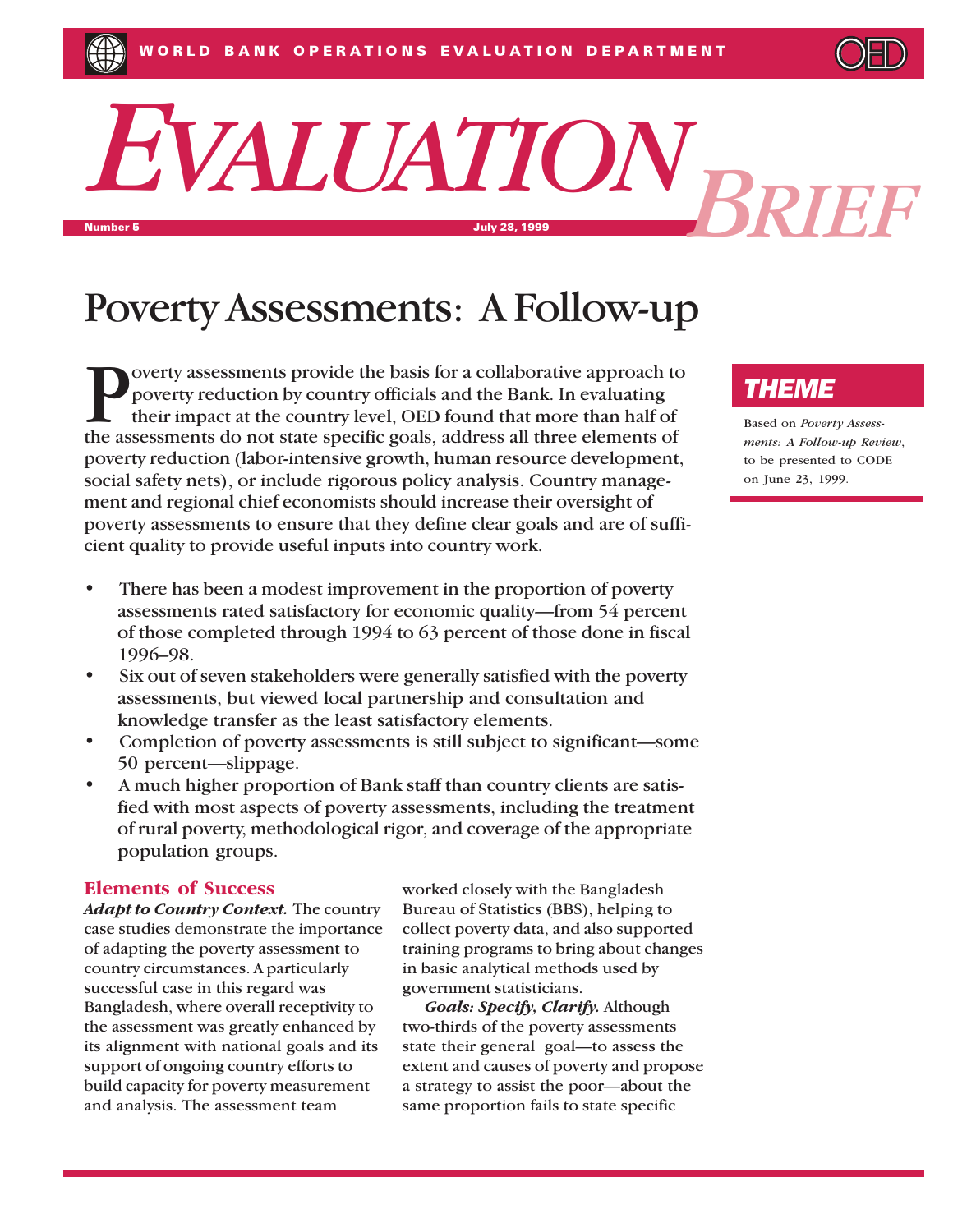goals. At the other extreme, the quality review found that when multiple goals are specified, they are seldom prioritized. This leads to the lack of clarity exemplified by a finding of the stakeholder survey: the majority of both Bank staff and country clients offered extensive lists of assessment goals for their countries, a list that few assessments were designed to achieve. Specific goals, in contrast, help to focus the assessment on the particular circumstances of the country in question.

*Incorporate the Poverty Reduction Strategy.* Every poverty assessment need not give equal weight to all three elements of the Bank's poverty reduction strategy-labor-intensive growth, human resource development, and social safety nets—but the balance, or lack of it, should be justified. The quality review found that nearly half of the assessments do not address individual elements well or do not justify the balance among them. The Bolivia poverty assessment is an example of good practice: its discussion of promoting labor-intensive growth is thorough, and the relative weight accorded to each of the three aspects of the poverty reduction strategy is superior.

*Conduct Rigorous Policy Analysis.* About 59 percent of the assessments reviewed failed to conduct rigorous or meaningful policy analysis, and about 43 percent were found to be unsatisfactory in their use of qualitative/participatory work in policy analysis and the incorporation of the social, institutional, and political context. The Côte d'Ivoire poverty assessment makes good use of quantitative and qualitative methods to facilitate more robust policy analysis. For example, the qualitative work highlighted the increasing and dynamic participation of women in informal sector activities, and linked this to gender disparities in income and assets emerging from the quantitative data. It also indicated that women seemed able to take on new activities in the informal sector more readily than men who had been made redundant. The poverty assessment analyzed the problems of this increased burden of work and responsibility for women and the possibility that women might gain more influence and authority in family contexts as a result of their increased responsibility.

*Dissemination and Follow-up.* Achieving the maximum impact from a poverty assessment depends on the level of dissemination. The wide transmission of the main messages through a carefully managed campaign improves the chances of a healthy debate, later internalization of the messages, and their ultimate implementation. An excellent example is the dissemination programs in Azerbaijan. There was significant exposure in the broadcast media as well as in print. Two major workshops (both locally televised; one multiaudience) and several seminars were held for government officials using a translated version of the report. Missions held meetings with NGOs and donors. Logistical help from UNICEF facilitated wide coverage in local

papers. A website of the survey data is in preparation. Formal distribution of the report included the Finance Ministry, the Planning Ministry, sector ministries, cabinet members, donors, and numerous NGOs. The wellplanned dissemination effort increased general awareness of the report and receptivity to its findings. In some other countries, dissemination was limited to a single workshop for a small group of government officials in the capital.

#### **Purpose and Approach**

Rather than focusing on the influence of poverty assessments within the Bank, this follow-up to the 1996 review looks at their impact at the country level as measured by the assessments' influence on the poverty debate, policy design and implementation, and institutional development. In keeping with the mandate of Operation Directive  $4.15$ —that poverty assessment provide the basis for a collaborative approach to poverty reduction by country officials and the Bank, while effectively incorporating the goals of poverty reduction into the country's own efforts—four tools were used to gain a balanced view. These included country case studies, involving in-depth fieldwork in four countries to gain a detailed understanding of client perspectives; a stakeholder survey, an extensive survey of country clients, assessment task managers, and resident mission staff; a quality review, which examined the assessments from an economic perspective and in their social, political, and institutional elements; and a process review, to gauge the soundness of the process of preparing, disseminating, and following up on the assessments.

#### **Client Consultation**

An extensive survey of stakeholders, covering 81 country clients in 17 countries and 25 Bank staff, was carried out by the Gallup Organization to obtain stakeholder views about poverty assessments. Indepth fieldwork was conducted in four countries involving semi-structured interviews of a range of country clients to gain a detailed understanding of their perspectives on poverty assessments.

#### **Recommendations**

- *Improve poverty assessment quality and process.* The country management and regional chief economist's office should increase management oversight of the analytical quality of poverty assessments, as well as their partnership and consultation and knowledge transfer elements.
- *Focus on setting goals and priorities.* Country management should ensure that poverty assessments—from concept paper to completion—define